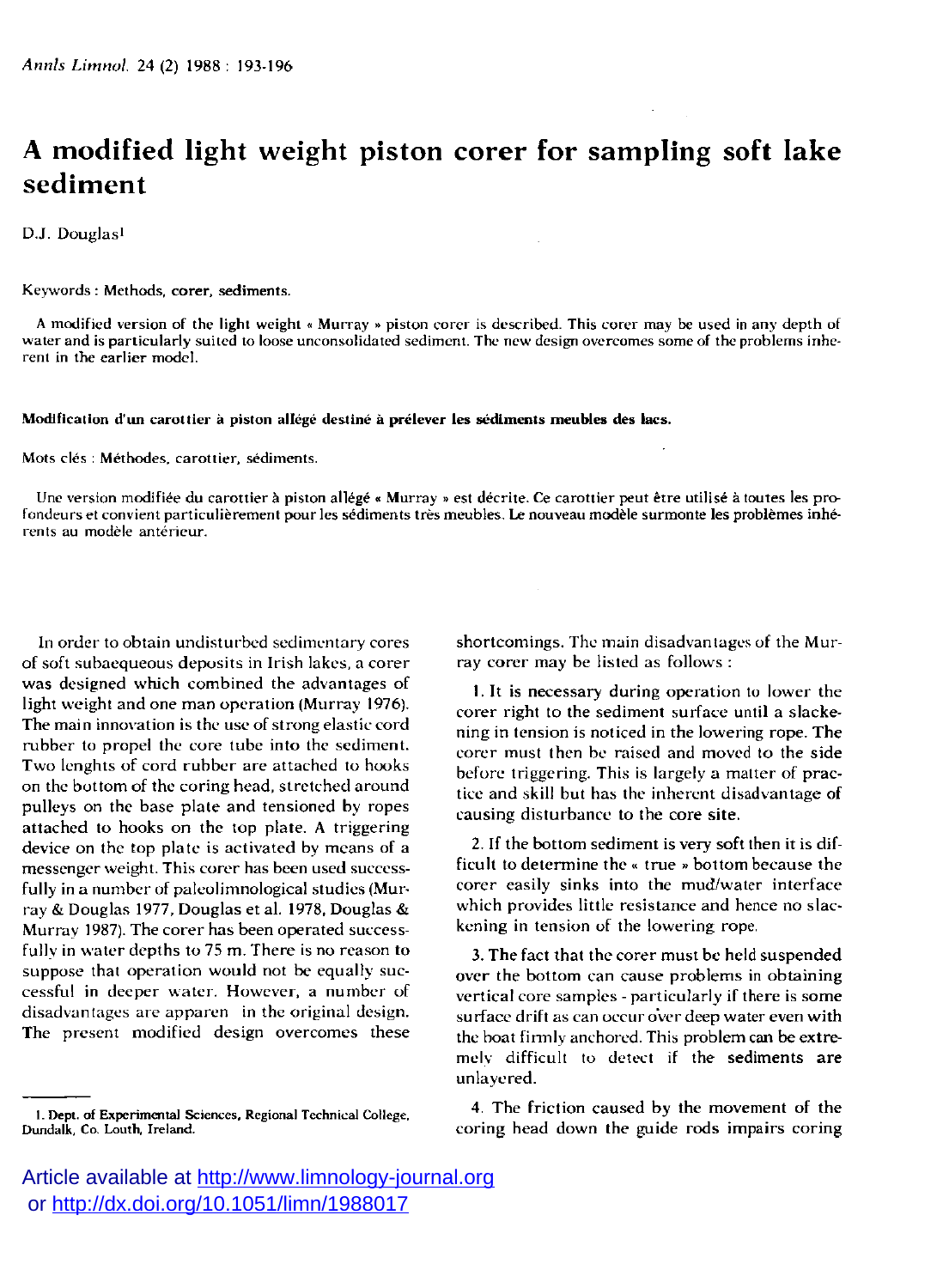efficiency. Unless rigid nylon or high quality stainless steel is used for the guide rods, rust can be a problem, reducing coring efficiency.

The design parameters for corers for one man operation from a trailer carried rowing boat dictate that the overall weight should not exceed **20** kg (Hakanson & Jansson **1983).** This obviously limits the type of materials that can be employed in corer manufacture. However, proper choice of materials will allow corers capable of taking cores **2.0** m long to be constructed. While the basis of the originial design of Murray (loc. cit) has been retained, the following modifications have been incorporated to overcome weaknesses in the original design :

a) The top plate consists of a piece of stainless steel (18 cm  $\times$  4 cm  $\times$  0,6 cm) and a wooden block  $(4 \text{ cm} \times 18 \text{ cm} \times 2.5 \text{ cm})$ . The addition of wood in this position gives the corer a slight amount of positive buoyancy. The top plate is drilled to accept the guide rods and the piston rod. The guide rods also provide points of attachment for the triggering device. Two extra holes (8 mm) are drilled at either end of the top plate to accept **4** hooks. These hooks serve for attachment of the tensioning ropes attached to the cord rubber. A safety rope attached to the coring head can be slipped over one of these hooks to prevent premature accidental firing of the corer.

b) The coring head design has been changed. This now consists of a mild steel plate  $(17.5 \text{ cm} \times 7.5 \text{ cm})$  $\times$  1,0 cm) onto which is welded a mild steel cylindrical housing **(60** cm external diameter, **40** cm long). The inner diameter of the core housing is drilled to the diameter of the core tube being used. The top of the core tube and the inner surface of the core tube housing are threaded to allow easy attachment. Two holes are drilled in the head plate to accommodate the guide rods. Brass bushings are inserted into these holes to minimise friction as the head travels down the guide rods. Four additional holes **(8** mm diameter) are drilled in the head plate to accept hooks for the attachment of the triggering release cords and the cord rubber which drives the core tube into the sediment. Lead bars drilled to accommodate these hooks can be added if desired to increase the weight of the head (*fig.* 1).

**c)** The guide rods are manufactured from **20** mm diameter stainless steel rod cut to the desired length (this depends on the maximum length of core



Fig. 1 : Detail of the top of the corer. (A) Top plate (B) Trigger (C) Trigger release cord (D) Guide rod (E) Piston rod (F) Hooks for tensioning ropes (G)Tensioning rope (H) Coring head (J) Brass bushing (K) Cord rubber (L) Core tube - preferably transparent (perspex) so that the unextruded core can be photographed (M) Additional lead weight for attachment lo the head.

desired) and threaded at both ends for attachment to the top and bottom plates. The piston rod is manufactured out of **10** mm diameter stainless steel rod and threaded at both ends for attachment to the top plate and for attachment of the piston. The use of stainless steel increases the weight of the corer but this is compensated for by increased coring efficiency.

d) Spring loaded stop pads are attached to the bottom of the guide rods to protect the pulleys and to gradually arrest the head.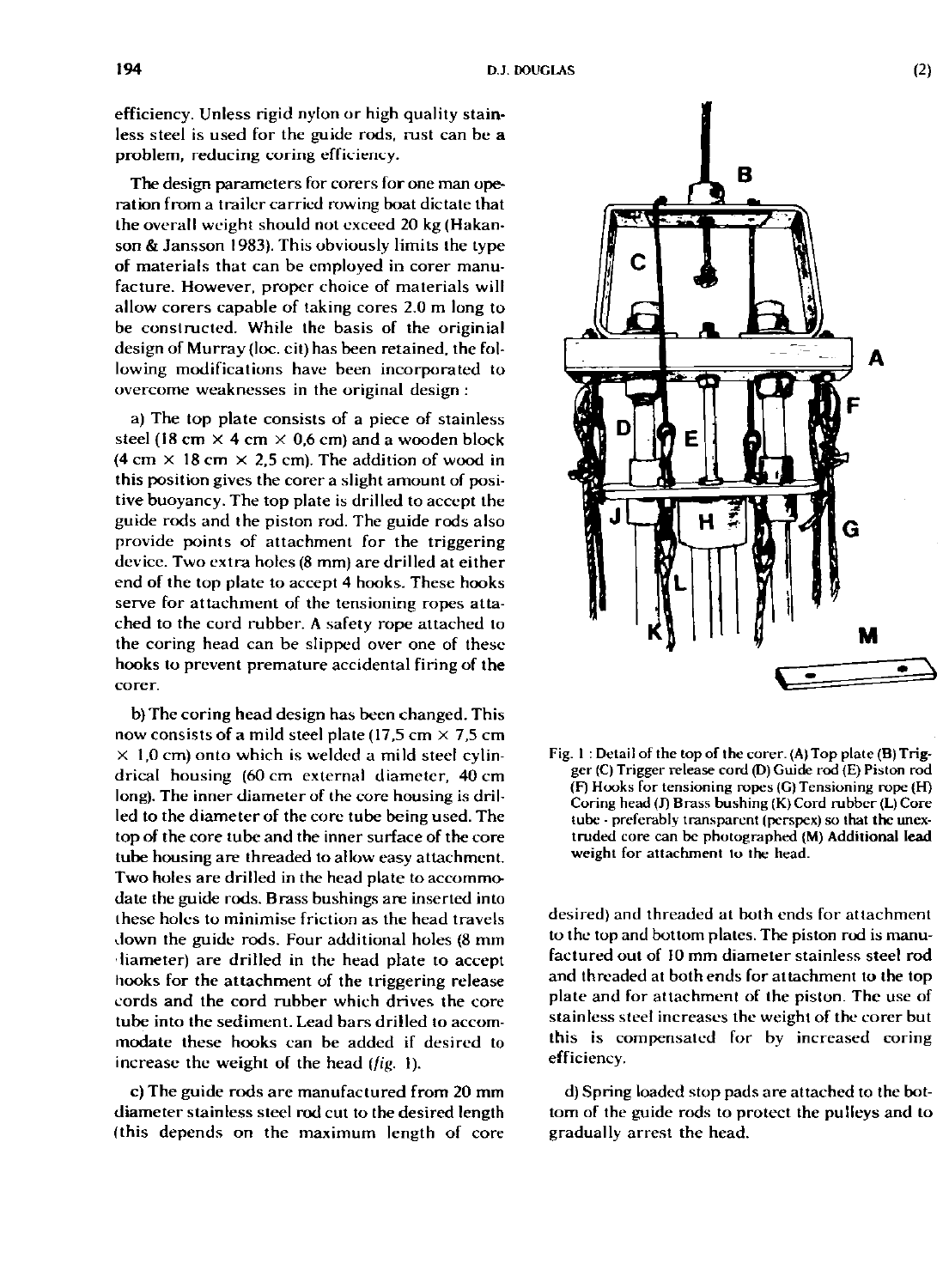

**Fig. 2 : Detail of the bottom of the corer. (A) Cord rubber before being stretched around the pulley (B) Guide rod (C) Stop pad and spring buffe r (D) Foot (E) Pulley (F) Bottom** plate (G) Leg.

e) The pulleys are manufactured out of nylon and bolted lo the bottom plate. This overcomes the problems associated with metal pulleys and obviates the need for wooden blocks under the bottom plate thus eliminating the small amount of positive buoyancy they caused.

f) The bottom plate has been enlarged. It consists of mild steel (30 cm diameter & 0.6 cm thick). Holes are drilled to accept the guide rods and a central aperture cut out slightly larger than the external diameter of the core tube. The pulleys are bolted onto the bottom plate at right angles to the guide rods.

g) Three legs have been added to the base plate raising the corer 20 cm above the sediment surface. These legs consist of 1,25 cm thick stainless steel bars bent to 20°. The legs are spaced at 120° around the base plate and are angled to ensure that the whole structure stands level. On the ends of the legs are three swivel ball joints secured by nuts. Attached to the ball joints are the « feet » . These consist of flat discs (frisbees) which are drilled with holes to minimise the formation of « bow-waves » during descent (*fig.* 2). The feet operate on the snowshoe

principle spreading the weight of the sampler on soft sediments and minimise sinking into the sediment. The swivel joints have a 30° movement which aids vertical coring on uneven surfaces. An added advantage of the feet is that they allow easy determination of the bottom as the tension comes off the rope. Because the base of the corer is held 20 cm (or more depending on the length of the legs) above the bottom, the mud/water interface is always sampled intact. In slightly harder sediments the feet have the advantage of reducing the recoil described by Murray (loc. cit.).

The types of core tubes that have been used with this corer have been 1,5 m long and 3,5 to 5,0 cm in diameter. Hakanson & Jansson (loc. cit.) have pointed out that if the inner diameter of tubes that are open at the bottom exceeds 5,0 cm, very loose sediment may be lost during retrieval. For this reason it is felt that tubes with diameters in excess of 5 cm should not be used with this type of corer. Howe ver, this creates another problem in that Hvorslev **(1949)** recommended that the cross-sectional area of the walls of core tubes should be less than 10 % of the sample area. With small diameter core tubes the walls become too thin to allow efficient coring if this criterion is to be met. For example, with the sample area provided by a 3,5 cm diameter tube, the walls could only be 0,85 mm thick. This would make it impossible to thread the outside of the core tube and would cause the tube to flex and break in consolidated sediments. Walls of a least 2 mm thick are necessary for core tube rigidity and threading. Grinding down the cutting edge of the core tube facilitates penetration and allows the cross-sectional areas to come close to the Hvorslev ratio.

The components of the corer manufactured out of mild steel must be treated to prevent corrosion. If weight is at a premium then the corer could easily be made from nylon which is both light and corrosive resistant. However, this increases the cost of manufacture considerably.

## **References**

**Douglas (D.J.)& Murray (D.A.). 1987. — Paleolimnological Studies of Irish Lakes I : Lough Leane, Killarney, Co. Kerry.** *Irish Journal of Environmental Science IV.*  $N^{\circ}$  2 : 33-41.

**Douglas (D.J.), Murray (D.A.), Halliday (M.) & Greene (J.). 1978. — Correlation between exchangable phosphorus and sedimentary**  pigment in some Irish lakes. Verh. Internat. Verein. Limmol., **20 : 618-623.**